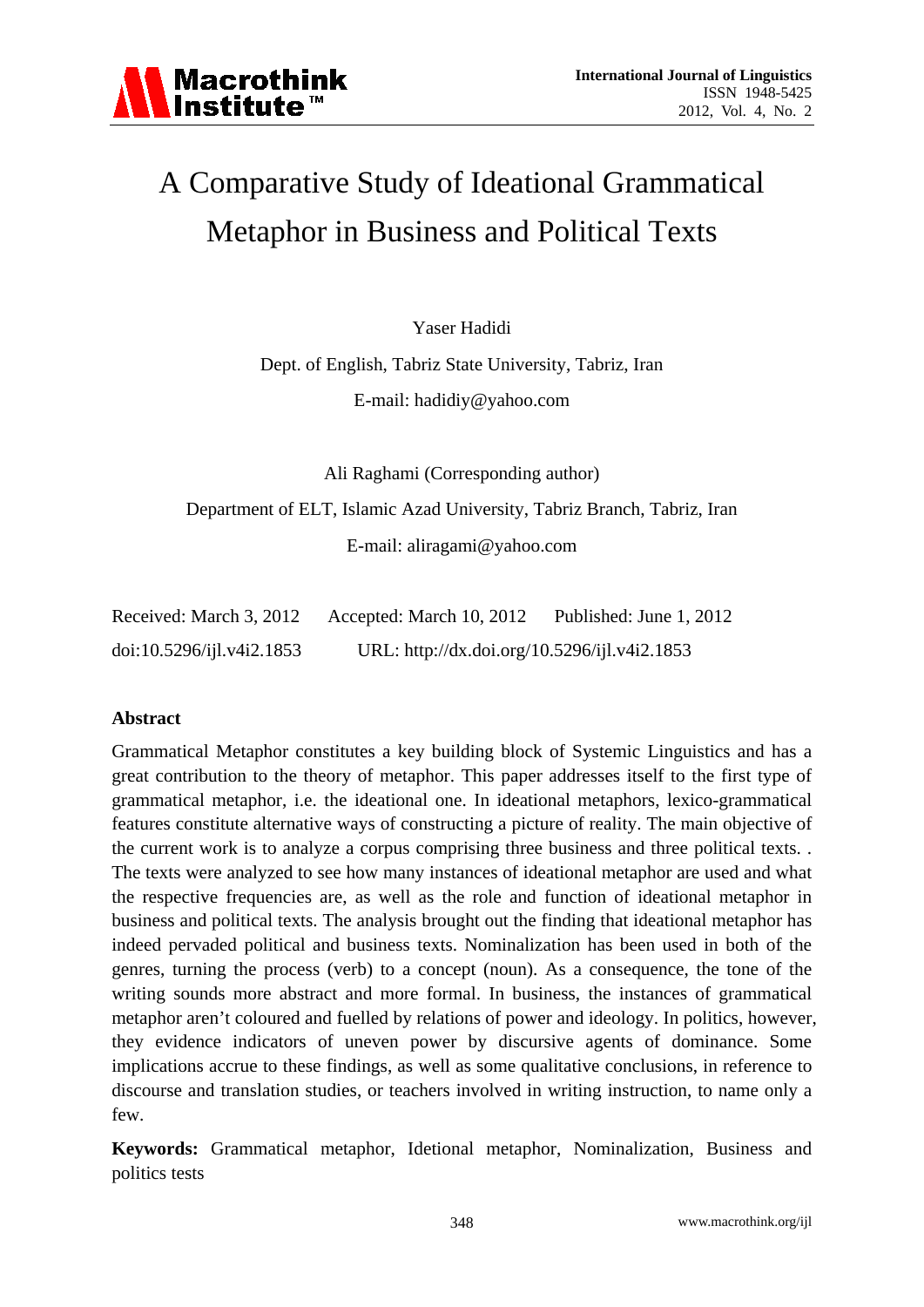

# **1. Introduction**

Grammatical metaphor as defined by Halliday (1985) for the first time (and refined and burnished in his successive works of 1994 and 2004; along with the valuable and constructive works of his colleagues) is a substitution of one grammatical class, or one grammatical structure by another. The term grammatical metaphor, as conceptualized by Halliday, fulfills certain important needs in discourse and text, including opening up a new dimension of a semantic space.

The study of the uses of grammatical metaphor is particularly useful in revealing how processes are changed into objects. Grammatical metaphor in this case changes not only the grammar of the texts but also the reader's reaction to texts. In this spirit, political and business texts have always been an interesting area for analysis and discussion, especially in terms of grammatical metaphor.

Discourse analysis of political and business texts has had a long history, but most of the analysis has concerned itself with lexical features and there are few studies that analyze texts and compare them regarding grammatical metaphor.

Ideational grammatical metaphor is the first type of grammatical metaphor. In ideational grammatical metaphor, lexico-grammatical features are re-arranged to put forth a certain view of reality. They constitute an alternative way of constructing a picture of reality. Nominalization is the most common form of ideational grammatical metaphor, especially in science, technology, political and business discourse. Nominalization turns actions or processes into concepts, while also reducing the number of clauses and compressing more information into each nominal group. As Halliday has argued in his IFGs (Introduction to Functional Grammar; in all three editions of 1985, 1994 and 2004), each nominalized or metaphorical wording in the metaphorical domain has its congruent wording in the congruent domain. The metaphorical domain explains the situation in more interesting and more formal ways in comparison with the congruent one.

# **2. Review of Literature**

To pick up on Halliday and Matthiessen's (1999) fundamental outlook, grammatical metaphor is a means of having things both ways. A word that is transcribed loses its original status because of the nature of the semantic features with which it comes to be combined (e.g., like …is a quality: so when we say mousy, like a mouse this is only a quality). An element that is metaphorized doesn't lose its original status. Its construction isn't triggered by its being associated with any new semantic feature. If it has a new semantic feature, this is as a result of the metaphorizing process. So *failure* is a both process and thing: it is a process formed as a thing; its initial status remains as a process, but because it has been nominalized, and the prototypical meaning of a noun is a thing, it also acquires a semantic status as something that participates in processes.

Halliday and Matthiessen (1999) explore the nature of GM in more depth by locating it in a broader theoretical environment of the meaning base in languages. According to Halliday and Matthiessen (1999), the emergence of GM is related to the natural development of the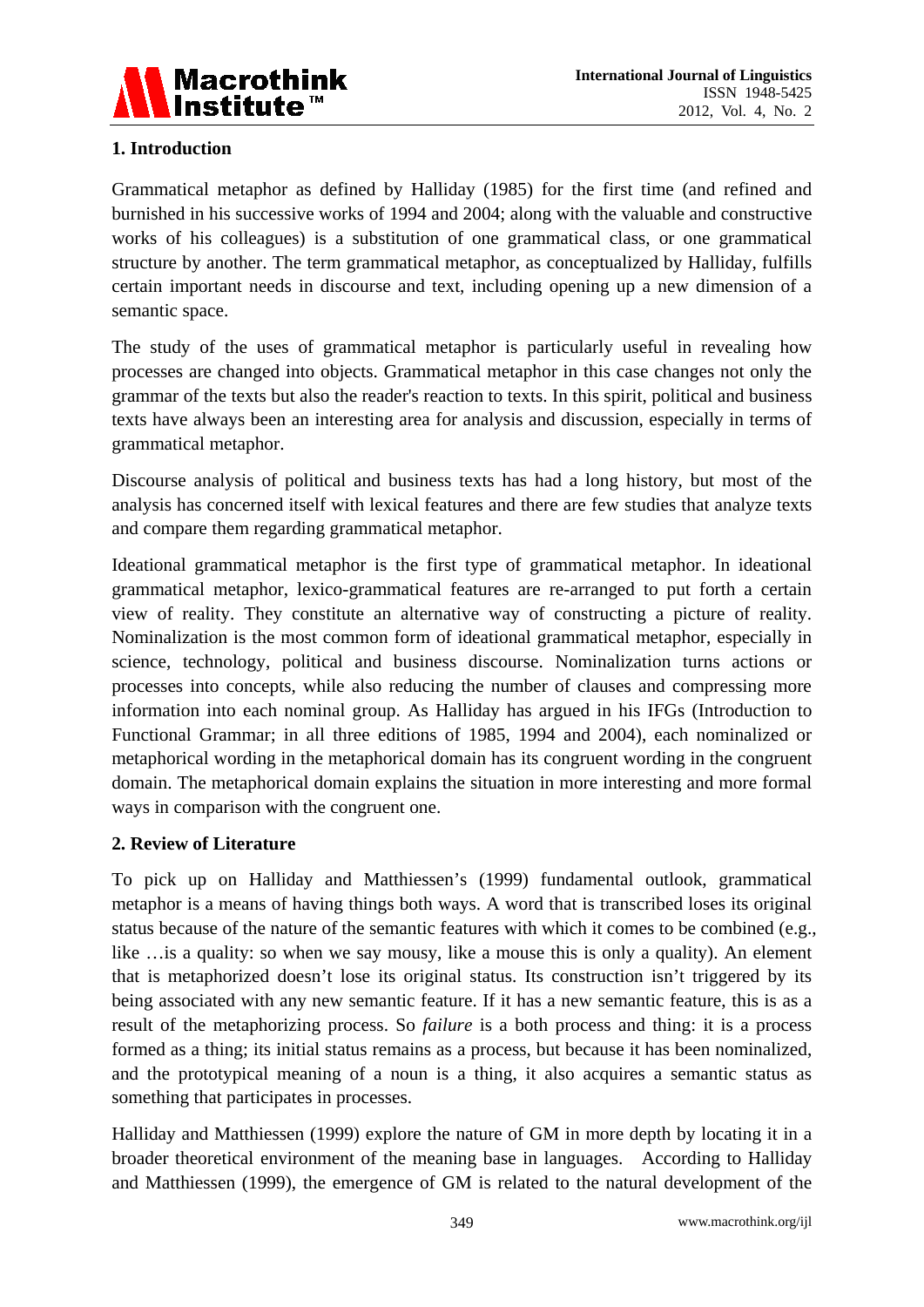

content plane in a language. Therefore, Halliday and Matthiessen (1999, p. 7) define GM as 'the phenomenon whereby a set of agnate forms is present in the language having different mappings between the semantic and the grammatical categories'.

Systemicists share a line of reasoning – e.g. Halliday and Matthiessen (1999), Romero and Soria (n.d.), Halliday and Matthiessen (2004), among others – that the traditional approach to metaphor is to look at it from below and ask what a certain expression means. For example, the lexical metaphor *flood* means either, literally, an inundation of water or, metaphorically, an intense emotion as in *she felt a flood of relief*. But we could look from above and ask how intense emotion is expressed. Then we could say it is expressed either, literary, as *she felt very relieved* or, metaphorically, as *she felt a flood of relief.*

Once we look from above in this way, we can see that the phenomenon under discussion is the same as metaphor in its traditional sense except that what is varied is not the lexis, but the grammar. Thus:



Figure 2.1. Lexical and grammatical metaphor

Thompson (2004) notes, in this connection, that the meaning of the message and the state of affairs referred to by the message are implied in the discussion of transitivity. And in fact transitivity analysis provides one rule of thumb for the recognition of grammatical metaphor. If transitivity analysis does not seem to reflect adequately the state of affairs being referred to, it is very likely that the meaning is being expressed metaphorically (p. 134). The ideational metafunction, which is what we are concerned with here, is closely tied to the transitivity system, which enables us to construe the world of our experience into a limited set of process types (material, mental, relational, behavioral, verbal and Existential). Processes are realized as a configuration of transitivity functions which represent the process, the participant in the situation, the attributes assigned to participants, and the circumstances associated with the process. These are typical patterns of lexico-grammatical realization (what Halliday calls congruent forms). The following table represents the process types in English (Martin et al, 1997).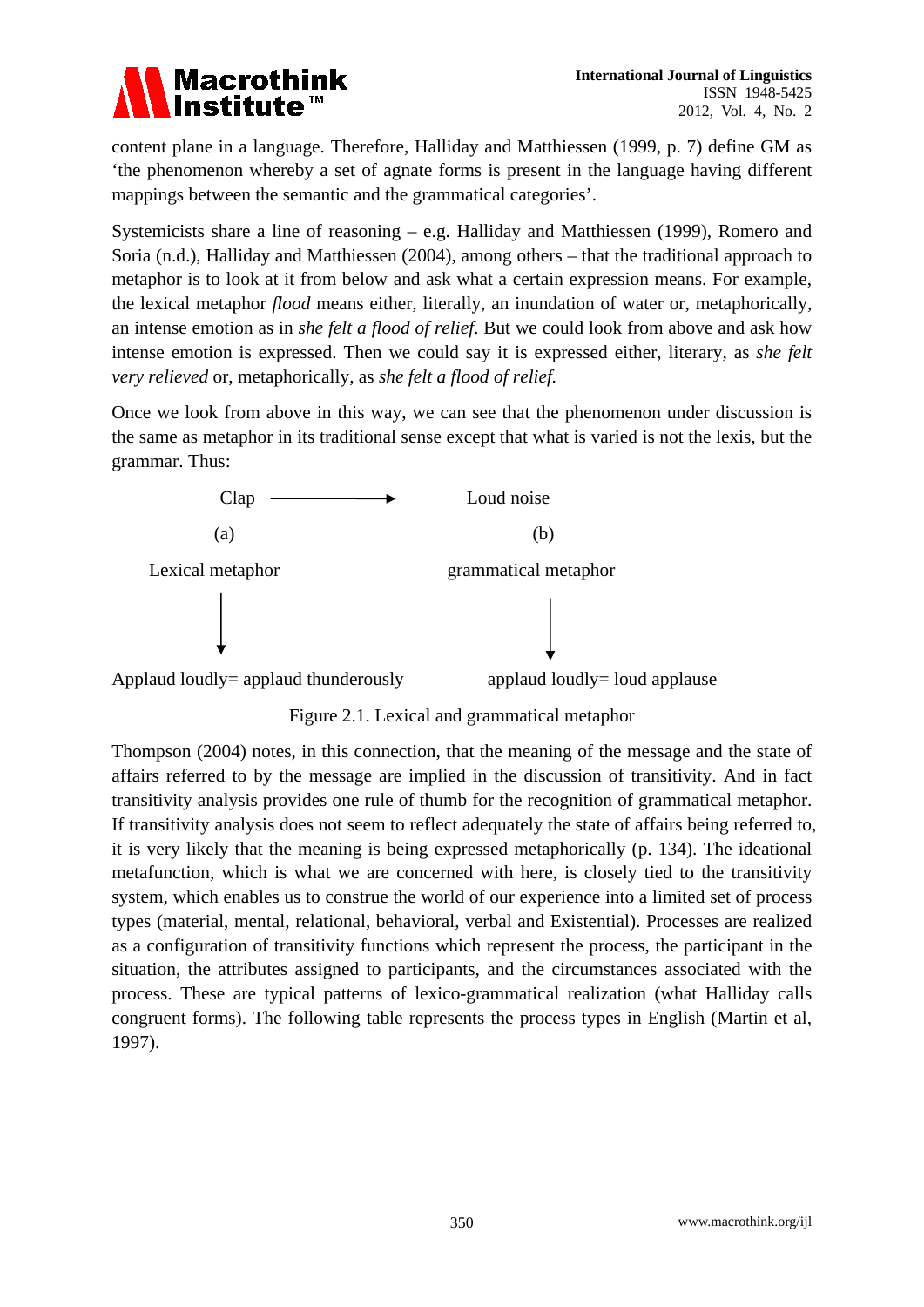

| Process type | subcategory                            | Example clause<br>(processes)<br>in<br>bold)                  |
|--------------|----------------------------------------|---------------------------------------------------------------|
| Material     | Event<br>Action                        | The sugar dissolved<br>She stirred the coffee                 |
| Mental       | Perception<br>Recognition<br>Affection | She saw the car<br>She forget his name<br>She liked his music |
| Relational   | Attributive<br>Identifying             | Maggie was strong<br>Maggie was our leader                    |
| Behavioral   |                                        | She laughed                                                   |
| Verbal       |                                        | She replied                                                   |
| Existential  |                                        | There<br>beautiful<br>was<br>once<br>a -<br>princess          |

Table 2.1. Process Types in English

As Vandenbergan et al (2003) point out, throughout the history of language, demetaphorization occurs: grammatical metaphors gradually lose their metaphorical nature, and in this way become domesticated.

One of the key motivations in the study of GM would perhaps be the strata realignment of semantic and lexicogrammatical levels of the content plane in a language (Halliday and Matthiessen, 1999; Thompson, 2004; Yanning, 2008). Both Grammatical Metaphor and Lexical Metaphor involve a realignment between a pair of strata (the strata of semantics and grammar). This occurs by virtue of the stratified nature of linguistic systems where meaning is drawn up as abstract lexicogrammatical forms which leads to the possibility of different realizations (Marie & Vanderbergen, 2003). Ravelli (2003) adds, in the discussion of the strata realignment involved in GM, that 'metaphorical processes depend on a kind of play between the two strata, a sense of two things happening at once, or a tension between the form and its meaning.' (p. 42).

Derevianka (2003) also discusses the stratified nature of language as a semiotic system which gives rise to the potential for metaphorical processes (Ravelli, 2003). Halliday (1978) noticed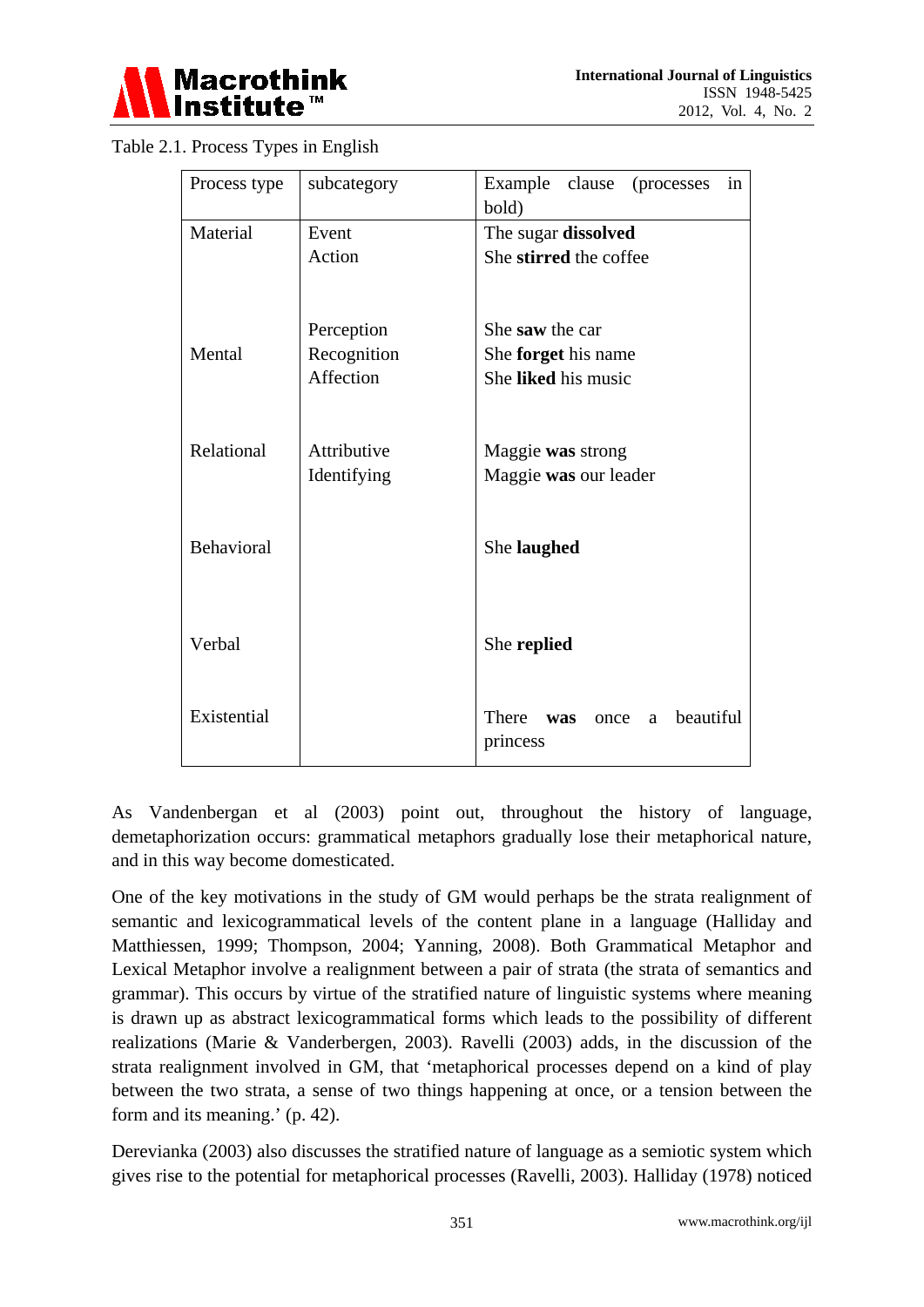

the different levels of language in his early studies of antilanguage in an article 'language in urban society'. In this early work, he attempts to explore the different social varieties of language in different contexts (Taverniers, 2003). The use of high varieties of language in formal contexts and low varieties in informal contexts is called 'the congruent pattern'.

# **3. Methodology**

### *3.1 Research Questions and Hypothesis*

Based on the main purpose of the research and the scope of the study, we would try to find a logical answer to the following research questions.

- 1) Are there any similarities and differences in terms of ideational metaphor embodied in political and business texts and what are the respective frequencies?
- 2) If such similarities and differences surface, how are they realized textually and ideationally?

And the following hypothesis, accordingly, was formulated:

There are similarities and differences regarding the frequency, process type, role and function of ideational grammatical metaphor in business and political texts.

#### *3.2 Method*

In the following section, the corpus, i.e., the kinds of materials, and instruments, i.e., the kinds of model or models used to analyze the texts, procedure and design of the study will be talked about.

#### 3.2.1 Corpus

Since it was important that the political and business texts used in this study be authentic and formal, an effort was made to select business texts form a book entitled '*Business Result'* by Kate Baade & Christopher Holloway and political texts from a book entitled '*Describing Discourse*' by Nicola Woods and Tony Blair's speech to Trimdon Labor club that got out as news from the labor party. Because of time constraints, only 3 business and 3 political texts, 500words of each genre, were used as the corpus in order to investigate the frequency, process type, role and function of ideational grammatical metaphor and find similarities and differences between two genres in terms of ideational grammatical metaphor. Experts and politician's speeches were chosen for this research because they are very careful in the words they employ to say what they mean, often willfully making the tone of their writing sound more abstract and formal. Furthermore, such texts are believed to contain more ideational grammatical metaphors (Halliday and Matthiessen, 2004).

#### 3.2.2 Instruments

In order to bring out potential similarities and differences and find the congruent and metaphorical domains and the process types in these 6 texts (comprising approximately 1000 words of political and business texts), choosing a model is deemed to be of fundamental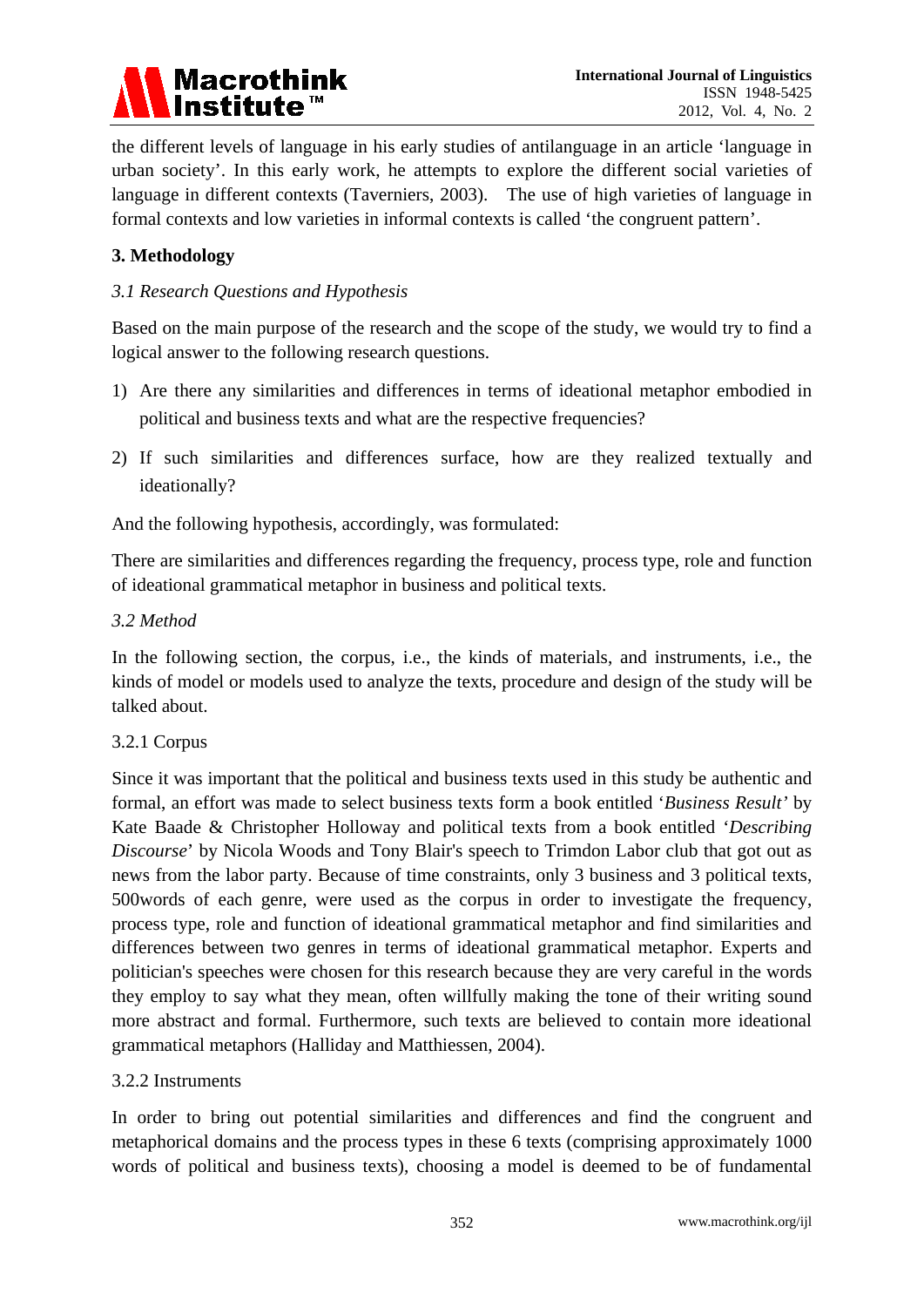

importance. It was in recognition of this line of thinking that the ideas of Martin, Matthiessen & Painter (1997) and Halliday (1999) provided a reliably comprehensive groundwork to be utilized as the main theoretical foundation of the present research. According to Martin et al (1997), there are 6 process types in English:

- 1) Material: material clauses construe doings and happenings.
- 2) Mental: mental clauses construe a person involved in conscious processing, including processes of perception, recognition and affection.
- 3) Relational: relational clauses construe being and do this in two different modes attribution and identification.
- 4) Behavioral: behavioral clauses construe human behavior.
- 5) Verbal: verbal clauses represent processes of saying.
- 6) Existential: existential clauses resemble relational clauses in that they construe the participant involved in a process of being , but differ from relational ones in that there is only one participant.

According to Halliday (1999), each metaphorical wording must have its equivalent congruent wording. So, in this study, not only process types but also congruent domains of extracted ideational grammatical metaphor instances are discussed, a pursuit which Thompson (2004) refers to as **unpacking** a grammatical metaphor (arriving at or hypothesizing about a potential wording that mirrors that instance of grammatical metaphor in its congruent domain).

#### **4. Data Analysis**

#### *4.1 Introduction*

As introduced before in the introduction of this work, the main objective of the current work is to analyze a corpus comprising 3 business and 3 political texts. These texts were analyzed in order to see how many instances of ideational grammatical metaphor are used in both of the genres and what the respective frequencies are. Further, the data has been looked at so as to also gain an idea of the role and function of ideational grammatical metaphor in these texts.

#### *4.2 IGM in Political Texts*

Political texts have always been an interesting area for discussion and analysis. In political texts, lexis and grammar are re-arranged in a clever way in order to lure and invite the majority of mass readers into certain states of political action and agenda. The language used by politicians is designed to lead us to a particular view of political reality and to act in a way that is consistent with this view by voting for a particular party, for instance, or edge unawares into a certain territory of thinking, ideology or individual and social decision-making. Ideational grammatical metaphor, in conveying the politician's message in a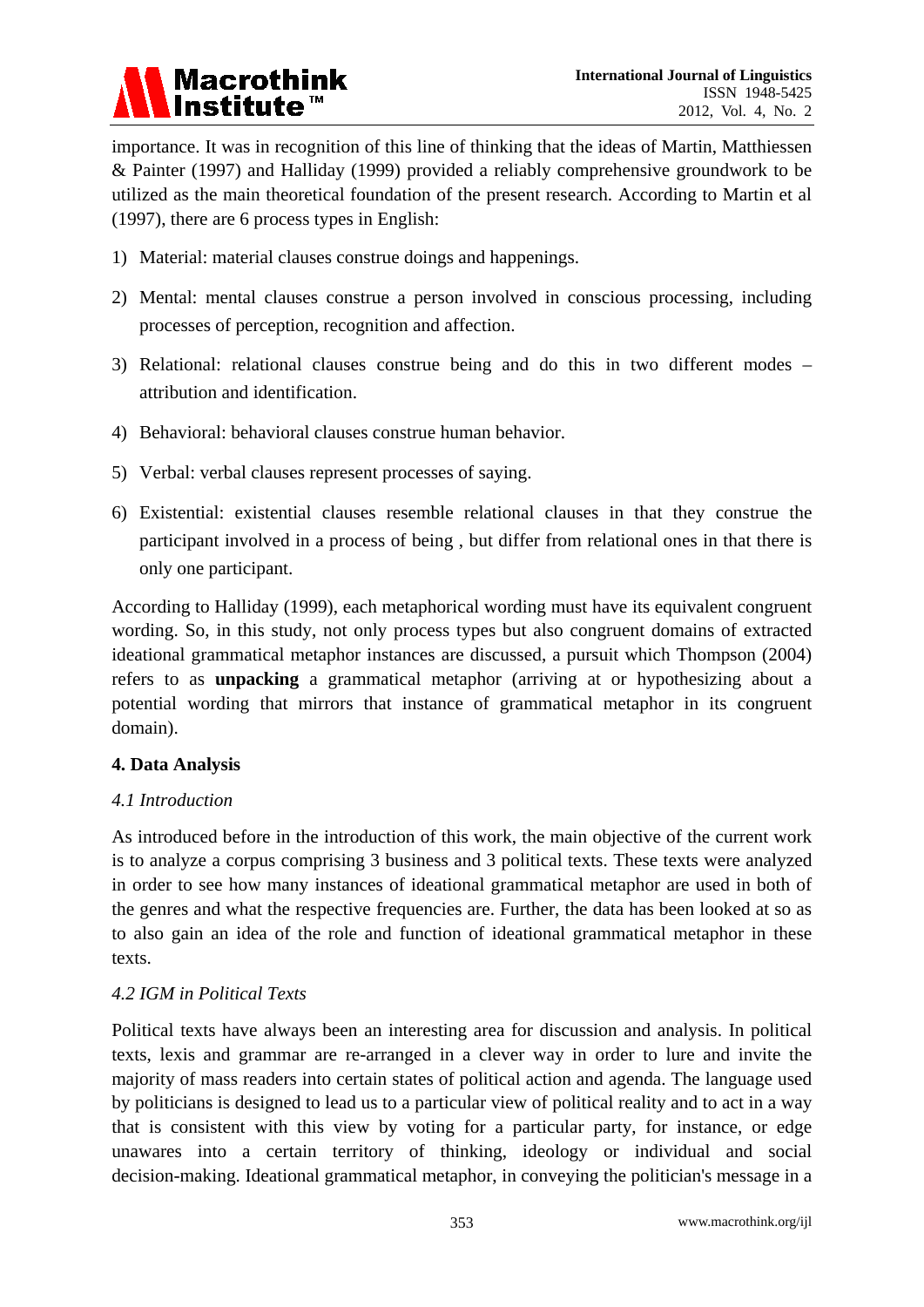# Macrothink<br>Institute™

more desirable manner, plays an evidently important role along these lines. It is now established knowledge that metaphors do pervade political discourse (Fadda, 2006). In the discourse of the former British Prime Minister, Tony Blair, metaphors aren't just superficial stylistic adornments; they, in fact, help him construct the country's reality. The following table represents ideational grammatical metaphors in text 1and 2 of our analysis.

No Metaphorical wording Congruent wording process Up against when facing the challenge  $\vert$  Material in the future  $\begin{array}{|l|l|} \hline 1 & \hline \end{array}$  In the face of future challenges Provide what is opportune and (the  $\vert$  Material feeling of) being secure for all Provide opportunity and security  $\begin{array}{c|c}\n2 & \text{for all}\n\end{array}$ How they are classified, what the  $\left| \right|$  Relational colour of their skins are, etc <sup>3</sup> Their class, colour or creed 4 Economic stability Economy is stable Relational Economy which uses a modern  $\left| \right|$  Relational knowledge base 5 | Modern knowledge economy 6 Dynamism Dynamic attitude or style Mental 7 Scientific progress To progress scientifically Material 8 | Major investment | Invest in major things | Material Relational The base is that all people must be equal; not how wealthy they are Basis of equity not wealth 9 10 | Child poverty | Children are poor | Relational Somethings threaten how secure you  $\Big|$  material are and feel  $\begin{array}{|c|c|} \hline 11 & \hline \end{array}$  New security threats How obliged we are to discharge that  $\Big|$  Material duty  $12$  Obligation of that duty Fight against those who are terrorists  $\vert$  Material and those who terrorize, etc  $\left| \right|$  Fighting terrorism Try to bring down the number of  $\vert$  Material poor people around the world  $\begin{array}{|c|c|} \hline 14 & \hline \end{array}$  Fighting global poverty 15 Climate change the climate changing Material The things that are beneficial for  $\left|$  Relational Britain  $16$  Its own interest A society that looks constantly for  $\vert$  Material opportunities (what is opportune) <sup>17</sup> Genuine opportunity society 18 | Hard work Working hard Material 19 class or privilege How they are classified or privileged Material When they find themselves stressed  $\Big|$  material out or in a stressful situation  $\begin{array}{|l|} \hline 20 \end{array}$  In the face of the stress

Table 4.1. Ideational grammatical metaphors in political text 1 and 2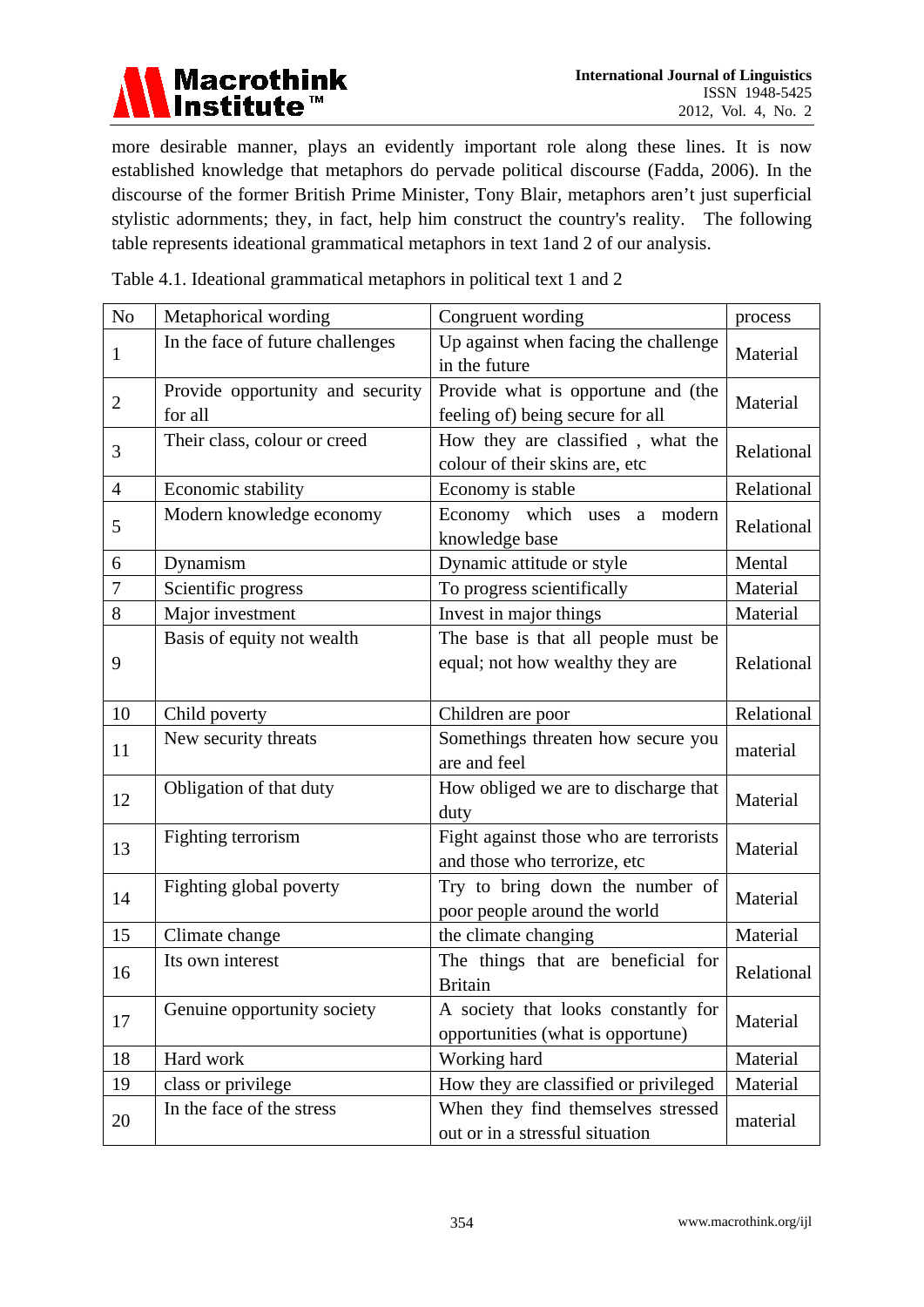

Instances of ideational grammatical metaphor in text 1 and 2 represent some of the nominalizations that are used frequently by Tony Blair. Out of the 20 extracted ideational grammatical metaphors, 13 embody material process types, 6 of them involve relational process types and only one of them has a mental process when unpacked (turned mirror-wise into its congruent version). Ideational grammatical metaphor serves several important functions.

The following text is extracted from Tony Blair's speech for the purpose of illustration.

*It is to modernize our country, so that, in the face of future challenges, intense and profound for us and like nations, we are able to provide opportunity and security for all; not for an elite; not for the privileged few; but for all our people, whatever their colour, class, or creed.* 

'*Future challenges*' is an instance of grammatical metaphor. Here, the nominalized grammatical metaphor ((*challenge*)) enables it to become ((*thing*)) from the process ((*to challenge*)) and an epithet (*future)* to modify it. This allows for certain cognitive and perlocutionary effects on the minds of the hearers when the nominalized group (*(future challenges*)) is used, including: a vague and uncertain sociopolitical horizon, conceptual and logistical ascendancy of the speaker, his projected honesty and sincerity in seeing the stated horizons through as the perfect human candidate and catalyst to do so and so on. We should note the important and fundamental consideration that the basic point to the evolutionary, semogenic and macro-semantic existence of grammatical metaphor is that the congruent falls short of capturing, configuring and realizing the semantic context aimed at through a grammatical metaphor (Farahani & Hadidi, 2008); for example, in the second case:

# 1. ……..*being able to provide opportunity and security for all*

The speaker could not possibly and conceivably capture his intended meaning through the congruent domain; using the metaphorical phrase ((*being able to provide opportunity and security for all*)) brings in second cognitive and perlocutionary meanings which are socio-politically very important and vital to the covert political agenda of the speaker and his political cohorts, especially as the grammatical metaphor is followed by ((for all)) which creates the impression that the speaker is a puppeteering provider of something otherwise unattainable to the masses.

In (2) below, we come up with an unpacked (congruent version) for the two grammatical metaphors ((*fighting terrorism and poverty))* (13 and 14 in the above table); this congruent version will have represented a conceptual phenomenon, in the sense that:

2*. There are terrorists and poor people, we fight them both.* 

Conceptual phenomenon

In example (3) the grammar is structured through nouns (class, colour or creed). This example represents a verbal nominalization (classed-class, coloured-colour, creeded- creed). Class, color and creed are head nouns of the possessive *their* which refers to all of Britain.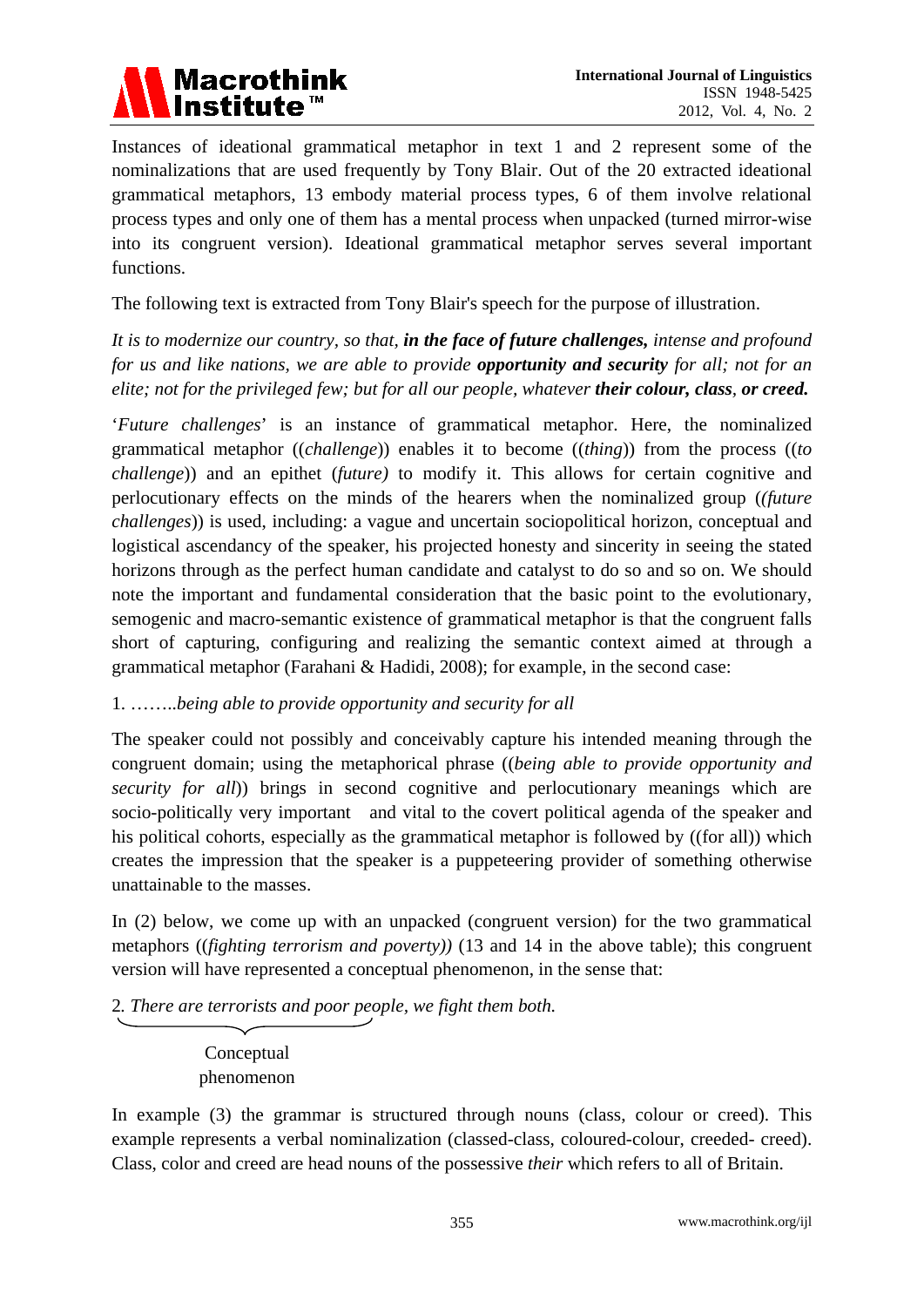

According to Halliday (1999) and Halliday & Matthiessen (1999), nominalization reduces the number of clauses and more information is able to be compressed into each nominal group.

Compare the following sentences:

*3. How they are classed, how they are coloured or creeded*. (Congruent wording )

4 . …….*whatever their class, colour or creed.* (Metaphorical wording)

By comparing the two above sentences we can see that several abstract ideas are packed into one single sentence. In the metaphorical wording the tone of writing sounds more expressive and vivid. Here, Tony Blair resorts to grammatical metaphor in order to convey his message in a more efficient way.

When verbs are nominalized, they become concepts rather than actions; as a result, the writer is able to increase the amount and density of information to make further comments or observations about the concept in the sentence (Lakoff, 1991; Wang, n.d). For example, in the following text, Tony Blair states:

*5. It is put on the top of the investment in schools and the NHS; the quality and standards of service people expect today and on the basis of equality not wealth.* 

As argued in Halliday & Matthiessen (1999), grammatical metaphor serves several important functions like condensing and compacting information. These render possible the expression of concepts and ideologies that are very important in political registers. The meaning mapped out in the above examples concerns all people in Britain. The congruent meaning*, we invest in the fields that people want and we fight against capitalism and all of the people must be equal*, compared with its metaphorical meaning, isn't as vivid and expressive in adult formal discourse. Here, it is the role of nominalization, the single most powerful resource for creating grammatical metaphor, to do the job of initiating the reader into an ideologically rigged state of affairs, enabling Tony Blair to produce certain effects.

As Halliday & Matthiessen (2004) and Halliday (1999) make clear, ideational metaphors are found in all types of adult discourse and written language contains and employs more cases of ideational metaphor than spoken discourse. In written language, various lexical meanings are packed into one single nominal group. This is the context in which ideational metaphors occur. The text from Tony Blair's speech at the launch of labour's general elections manifesto deploys several instances of grammatical metaphor. Tony Blair resorts to grammatical metaphor in order to shape the audiences' mindset and ideological ethics along certain desirable lines and, thereupon, to achieve certain political ends.

*6. It is to build in Britain the genuine opportunity society, where what matters is hard work, merit, playing by the rules – not class or privilege or background.* 

For the first instance of ideational grammatical metaphor in sentence 6 above, a quick transitivity analysis is undertaken below. The congruent wording can be drawn as follows:

7. *Hard work* (metaphorical wording)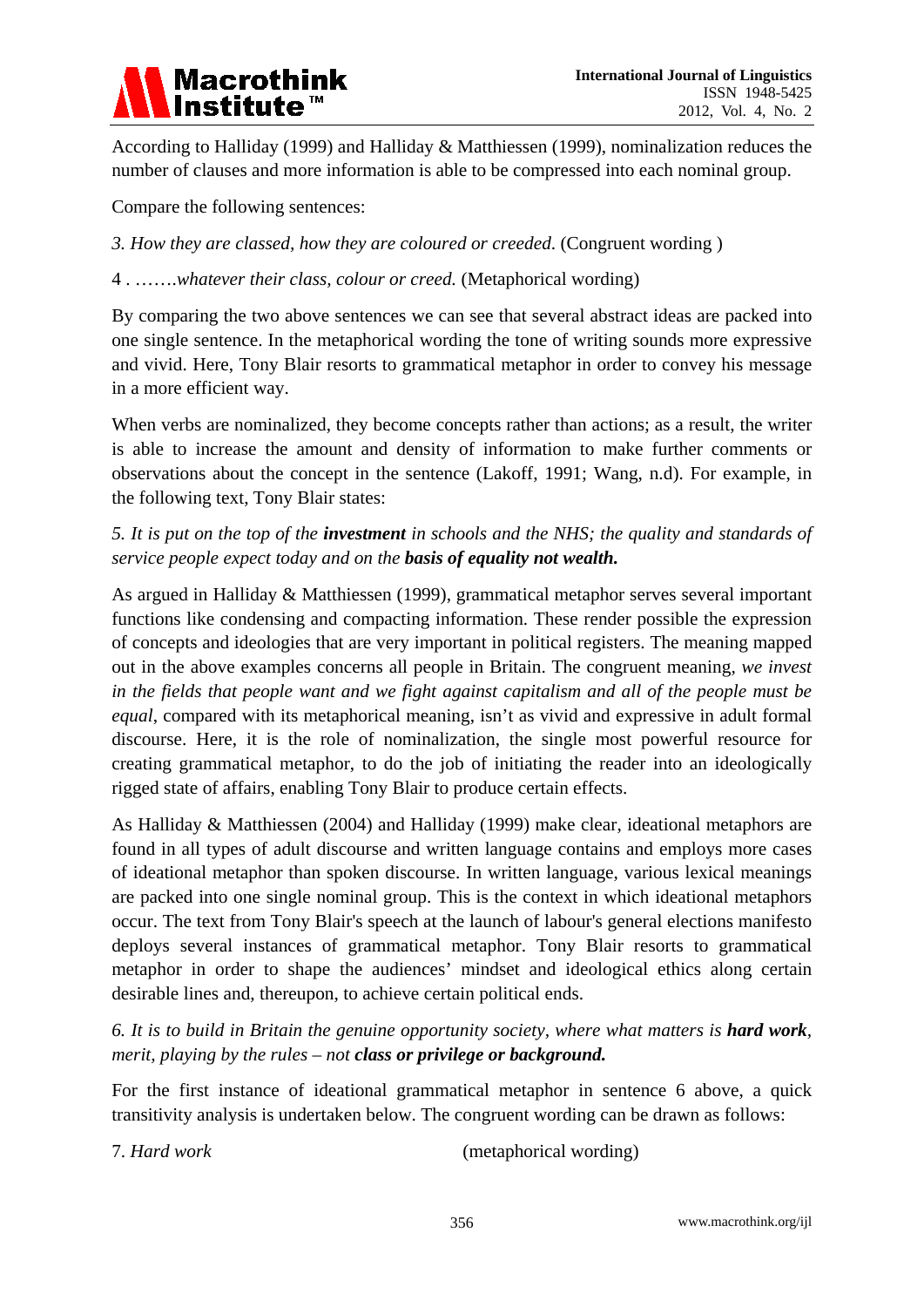

| 8. Work in a hard way       | (congruent wording) |      |     |
|-----------------------------|---------------------|------|-----|
| Hard work $\longrightarrow$ | work in a hard way  |      |     |
| Adj<br>N                    |                     | verb | Adj |

The verb (work) in the congruent domain as you see has turned to a noun in the metaphorical domain (work). This is a verbal nominalization and the epithet (hard) pre-modifies the metaphorical word (work). The second case includes two ideational metaphors:

#### 9*. …………not class or privilege*

In the first case, Tony Blair makes a point of three key qualities that together define the values of the audience that the campaign is aiming at – they are positive qualities needed for candidates – but in the second example, grammatical metaphors are used to represent elements or negative qualities that are valued by rival parties. The reason that grammatical metaphor arises here is that the congruent domain falls short of condensing and compacting information that is critically/ideologically vital for the politicians' and stakeholders' existence and creating political terms in this political context. Without employing grammatical metaphor, how can Tony Blair be conceivably managing to produce the stylistic, textual, perlocutionary and ideological effects and changes in the reader's mind?

In the same spirit, a simple comparative glance at the metaphorical and congruent domains will reveal how vital the role of grammatical metaphor is in political contexts and the fact that without semogenic recourse to grammatical metaphor (Farahani & Hadidi, 2008), the desired discourse of politicians would fall short of executing and implementing their power-oriented and discursive applications and agendas.

# *10. ………not class or privilege*

# *11. ………how you are socially classified or how you are socially privileged.*

*Class* is metaphorical for the verb *classified* and *privilege* for the adjective *privileged.* As mentioned before, it is the function of ideational grammatical metaphor here to reduce the number of clauses and compressing more information into each nominal group. It is features like these typical of grammatical metaphor that makes the writing more interesting, vivid and expressive.

To fully grasp the sense of this type of nominalization at work in ideational metaphor, the identification and analysis of both the metaphorical and the congruent realizations are essential or, as Halliday & Matthiessen (2004) put it, a piece of wording that is metaphorical has, as it were, an added dimension of meaning; it means both metaphorically and congruently. For example, consider table 2 that represents ideational grammatical metaphors in text 3.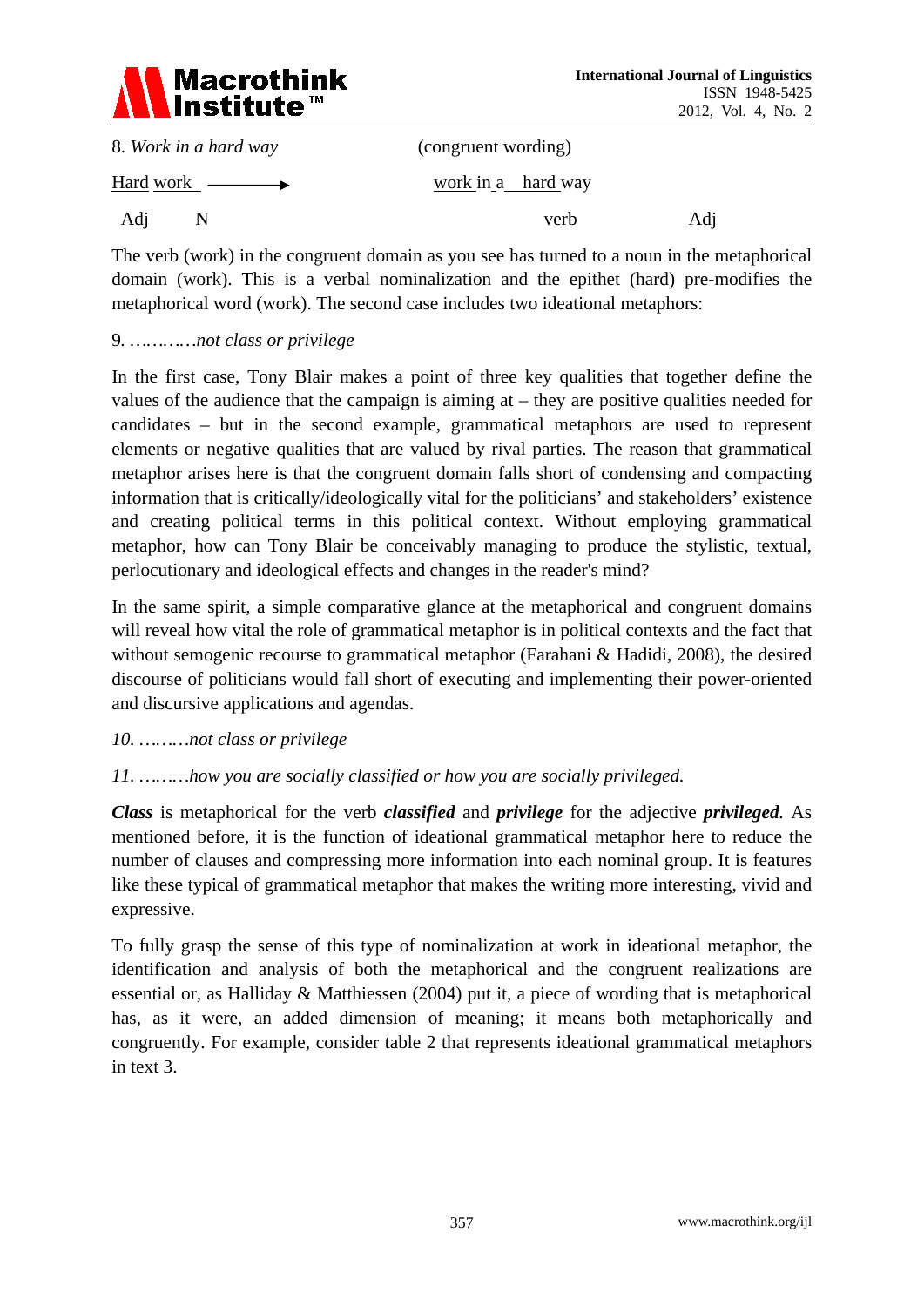

| N <sub>o</sub> | Metaphorical wording                         | Congruent wording                                            | Process           |
|----------------|----------------------------------------------|--------------------------------------------------------------|-------------------|
| 21             | Debate globalization                         | Debate globalizing trends of the<br>whole world              | Material          |
| 22             | Indifference to tradition                    | People are indifferent to tradition<br>(what is traditional) | <b>Behavioral</b> |
| 23             | Our values                                   | What we value                                                | Material          |
| 24             | Honest understanding<br>of<br>the<br>reality | To understand the real situation in an<br>honest way         | Mental            |
| 25             | The temptation                               | What tempts you                                              | Material          |
| 26             | Onslaught of globalization                   | Attack of the globalizing trend on the<br>whole world        | Material          |
| 27             | Workforce                                    | Group of workers                                             | Relational        |
| 28             | Regulation                                   | Regulate something                                           | Material          |
| 29             | Government subsidy                           | Government subsidizes something                              | Material          |
| 30             | Rising investment                            | People are investing more                                    | Material          |
| 31             | Treatment                                    | Treat someone                                                | Material          |
| 32             | Radical reduction                            | Reduce radically                                             | Material          |
| 33             | Further improvements                         | Improve more                                                 | Material          |
| 34             | Cardiac care                                 | Taking care of the heart                                     | Material          |
| 35             | Continuing modernization                     | To continue modernizing something                            | Material          |
| 36             | The independence and freedom<br>they want    | Being free and independent in the<br>way that they want      | Relational        |
| 37             | Basis of our skills                          | What our skills are based on                                 | Relational        |
| 38             | Apprenticeship                               | People who are apprenticed                                   | Material          |
| 39             | Justice system                               | System which tries to be just or act<br>justly               | Relational        |
| 40             | Uniformed presence                           | Present in a uniformed way                                   | Material          |
| 41             | Every neighborhood in Britain                | Every part of Britain                                        | Relational        |
| 42             | Fear of crime                                | Afraid of a criminal trend                                   | Material          |
| 43             | Strict control                               | To control something strictly                                | Material          |

| Table 4.2. Ideational grammatical metaphors in political text 3 |  |  |  |  |
|-----------------------------------------------------------------|--|--|--|--|
|-----------------------------------------------------------------|--|--|--|--|

According to Halliday (1999), transitivity analysis of a clause should be able to show a material process. As the table demonstrates, examples such as (29, 30, and 31) represent a material process in a transitivity analysis. The nominalization *government subsidy* in (29) is thus said to realize the meaning of thing (the metaphor: *subsidy*) as well as that of process (the congruent paradigmatic variant, *subsidize*).

As you see, Tony Blair's speech is full of instances of ideational metaphor. Without ideational grammatical metaphor, political texts are incomplete and politicians can't produce certain effects and convince a majority of people into certain political purposes and worldviews. The function of ideational grammatical metaphor is vital here in convincing people and capturing the minds of the audience. The success of politicians and their political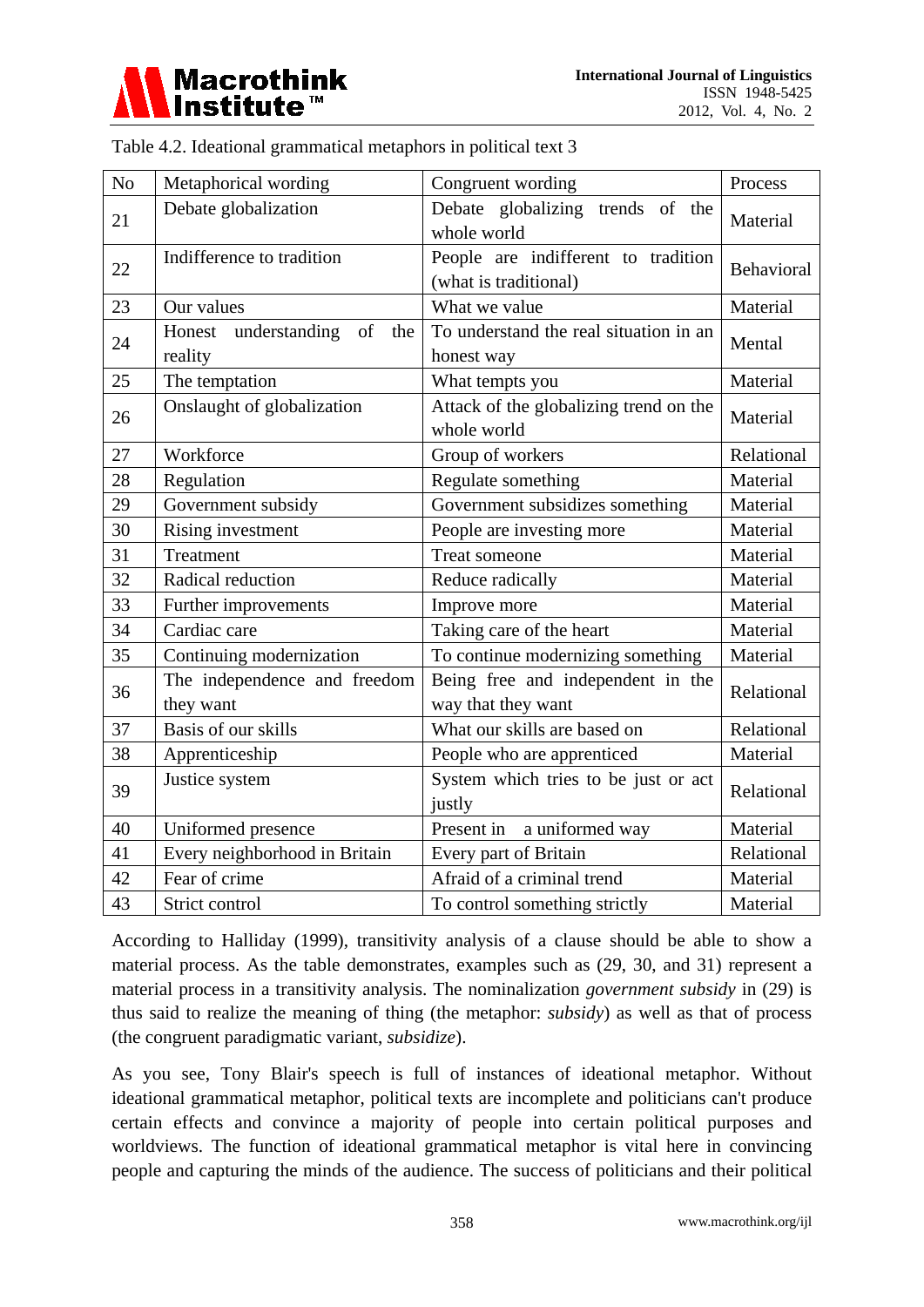

team depends upon grammatical metaphor. In the following text, grammatical metaphor helps Tony Blair construct the country's reality (paradoxically by hiding some realities) by structuring the system of knowledge and beliefs as well as ways of thinking and acting.

*Because hard-working families depend on the NHS, we will keep the NHS Free at the point of use with rising investment but thoroughly modernized. To put power in the hands of the patient, to get the treatment they need at the Time they want, with a radical reduction in waiting times and further improvements in cancer and cardiac care.* 

The above text employs five grammatical metaphors. Look at this example:

*12. …….radical reduction in waiting times* 

*13. We radically reduce the times for which patients have to wait.* 

It may be easily observed that both clauses allow us to describe the same situation. However, the process constituents in (13) have been realized in a congruent fashion, whereas (12) evidences a preference for metaphorical modes of expression. Thus, the metaphorical process *reduction* is realized by a verb in (13) and is encoded in (12) not as a happening but as a thing. In simple terms, nouns congruently encode things and verbs congruently encode happenings.

Table 4.3. Grammatically congruent and metaphorical wording of a meaning

| We reduce radically | radical reduction | wording |
|---------------------|-------------------|---------|
| We reduce radically |                   | meaning |
| Congruent           | metaphorical      |         |

When more than one item of a clause may be a metaphorical realization, this is accounted for in terms of syntagmatical plurality. In such cases one occurrence of grammatical metaphor is dependent on another process of metaphor (Simon-Vandenbergen et al, 2003). The feature of syntagmatic plurality makes a distinction between two levels at which ideational metaphors can be analyzed. Simple metaphors can be distinguished from other types of expressions, in which various instances of metaphorical realizations interact with each other. Syntagmatic plurality can be seen in the following ideational grammatical instances extracted from Tony Blair's speeches.

*14 ……………….providing security* 

*15 ……………….workforce regulation* 

*16 ………………..rising investment* 

The above examples contain two micro-level metaphors:

14) providing a feeling of being secure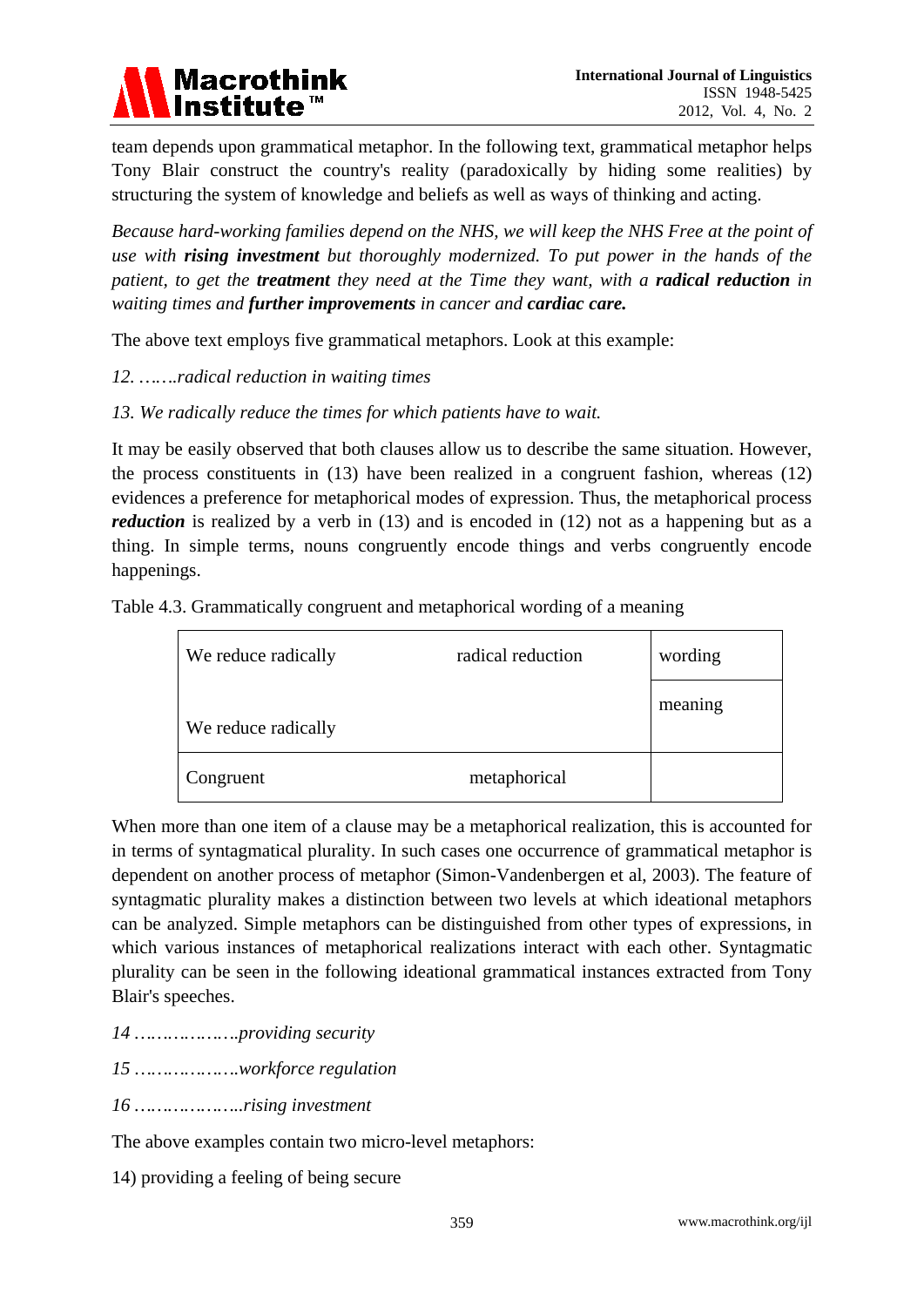

15) regulating a group of workers and so on.

# *4.2. Ideational grammatical metaphor in business texts*

Traditional studies limit metaphor to rhetorical and lexical means, with little consideration expended on grammatical metaphor. But grammatical metaphor is a device used extensively in various written genres of English and, hence, becomes an important concept of systemic-functional grammar. The application of grammatical metaphor comes also to be one of the important stylistic features of business English texts. Since people spend big portions of their lives in business institutions, especially as managers and in a knowledge economy, analyzing and studying them sounds interesting for most people. The language used in business has a persuading force, and there is a driving force behind business messages, i.e. a science of capturing and arresting the human mind to get money from it, in lucid terms. The power of business derives from language though. Words are chosen with care and in keeping with certain formal structures in mind. We can't ignore the important role of grammatical metaphor in arresting, capturing and motivating the human in order so as to put something in their mind and bring them into the world of business. In the second part of this chapter the ideational grammatical metaphors extracted from 3 business texts are represented in tables 4.4 and 4.5 with their congruent wordings and process types.

Generalization is one of the important roles and functions of grammatical metaphor. Grammatical metaphor instances in business texts carry out this function in an excellent way in order to absorb as much as possible of people's attention. In the world of business, expansion is vital and necessary and it can't happen without advertising. The power of language is of evident importance in the world of business and the tool that strengthening the language used is grammatical metaphor. In this genre, persuading and (potentially) deceiving people without grammatical metaphor playing a pivotal textual role would prove very challenging, so business texts resort to grammatical metaphor in order to reach certain desirable persuasive effects and material gains. Look at the following table to see how experts persuade people to join the tour by the excellent and clever use of ideational grammatical metaphor.

| No             | Metaphorical wording                                         | Congruent wording                                                     | process    |
|----------------|--------------------------------------------------------------|-----------------------------------------------------------------------|------------|
| $\mathbf{1}$   | Delights                                                     | Some of the things that delight you                                   | Mental     |
| $\overline{2}$ | Real feel                                                    | What<br>really<br>feels;<br>how<br>one<br>something really feels      | Mental     |
| $\overline{3}$ | Organization                                                 | An organized group of people                                          | Relational |
| $\overline{4}$ | New sales                                                    | Things we sell for the first time                                     | Material   |
| 5              | Marketing teams                                              | Teams who market items                                                | Material   |
| 6              | Career possibilities                                         | How possible it is to create many<br>jobs                             | Material   |
| $\overline{7}$ | Axtrin's success                                             | Axtrin is successful in an area                                       | Material   |
| 8              | Creativity, performance<br>and  <br>achievement of its staff | How creative the staff are, how they<br>perform and what they achieve | Material   |

Table 4.4. Ideational grammatical metaphors in business text 1 and 2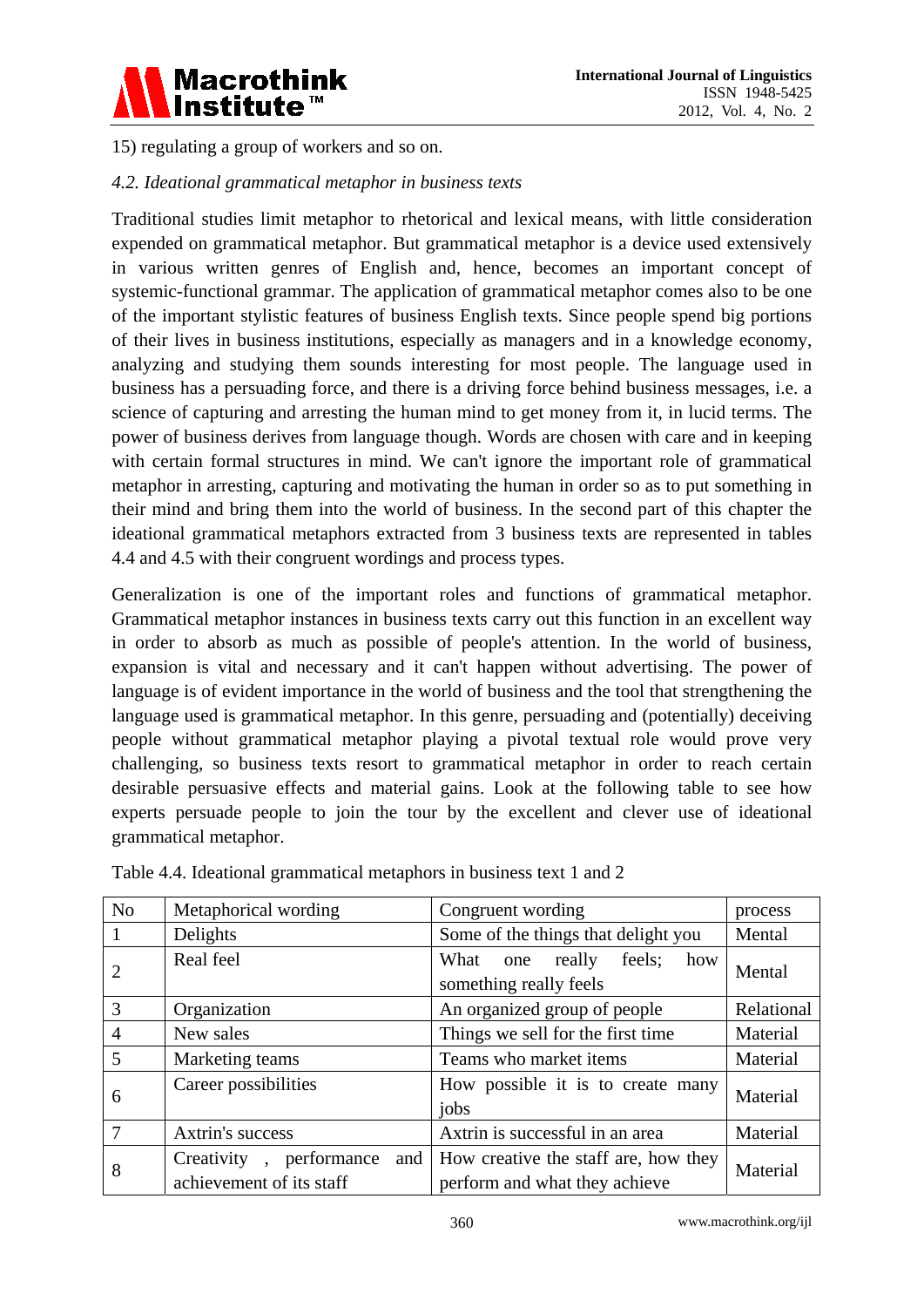

|    | Review procedures      | Procedures of reviewing                         | Material |
|----|------------------------|-------------------------------------------------|----------|
| 10 | Career review process  | The process of reviewing the careers   Material |          |
|    | Management consultancy | Consulting on the ways of managing   Material   |          |

As the table represents, at the beginning of the sentence, the expert addressing the audience resorts to grammatical metaphor:

*17. Join us on this gastronomic tour and let us guide you through some of the delights that the real Madrid has to offer.* 

Here, *the delights* is a grammatical metaphor for the adjective "*delightful*" through a lexical/metaphorical process. The writer uses the excellent word *delight* to refer to all the places that are delightful. There is a generality here, because *delight* refers to all pleasurable places the imagination evokes. The hypothetical unpacked version in the congruent domain, *some of the things that delight you*, falls short of giving generality, so grammatical metaphor arises to fulfill its function in a more vivid and expressive way. Other instances of ideational grammatical metaphor also have a persuasive force and as the table shows all of them are material process types except examples 1, 2, and 3. It shows the dominant force of material process types in texts 1 and 2.

As Halliday (2005) and Heyvaert (2005) would agree, nominalization and grammatical metaphor are the main lexicogramatical characteristics of adult written language, used as frequently in business texts as they do in order to achieve materially suasive ends of marketing, selling and wining sustainable customer faith, while also making the writing not too flat, too artificial or too contrived. Nominalization has been used frequently in text 3 to create a more academic and abstract tone.

| N <sub>o</sub> | Metaphorical wording    | Congruent wording                                | process  |
|----------------|-------------------------|--------------------------------------------------|----------|
| <sup>12</sup>  | Information system      | System that informs people                       | Material |
| 13             | Their working practices | How they manage and behave in<br>their vocations | Material |

Table 4.5. Ideational grammatical metaphors in business text 3

Like text 1 and 2, the table shows the dominance of material process type in business texts. This means that some action or event is always happening in the world of business. In order to explain these events and actions in a more interesting way, the use of grammatical metaphor is essential and vital. Look at this example:

*18) Nowadays the problem in assessing the possible present risks is that how people progress and how they change isn't linear and we can't predict them. (Congruent wording)* 

*19) The problem in risk assessment is that progression and change in today's world is no longer linear and predictable. (Actual metaphorical wording)*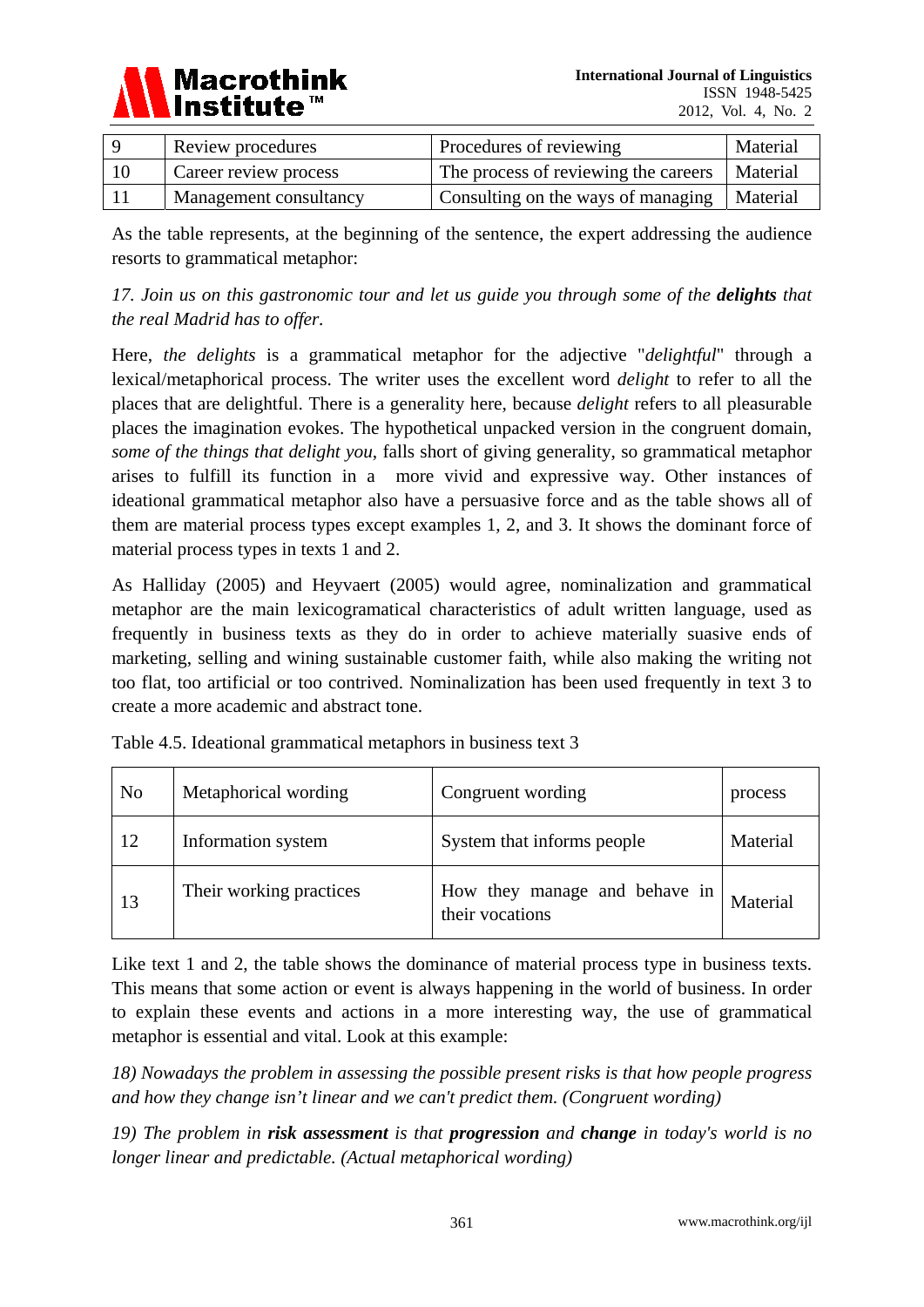

It may be easily observed that both of the above sentences allow us to describe the same situation. However, the process constituents in (18) have been realized in a congruent fashion, whereas (19) evidences a preference for metaphorical modes of expression. As Ignatieva (2008) mentioned, the congruent wording is almost always longer than the metaphorical one and the tone of writing in (19) is more abstract, formal, lively, compact and, in all likelihood, more effective in discourse.

In business texts that turn out to be more packed and laden with grammatical metaphor, it appears that these grammatical metaphors are driven by the same discoursal motivation; high-frequency technical vocabulary building which gives rise to all these technical business and management textual jargon to be drawn upon and packed into a single text. The following table outlines a few examples of how technical words are used as a grammatical metaphor in business texts.

| $\rm No$ | <b>Metaphorical Wording</b> | <b>Congruent Wording</b>                                    | process    |
|----------|-----------------------------|-------------------------------------------------------------|------------|
| 28       | Improve efficiency          | Improve how efficiently something<br>functions              | Relational |
| 29       | Innovations                 | Innovative ideas and actions                                | Mental     |
| 30       | Run the risk of             | Do some things which are risky                              | Material   |
| 31       | Prevalence of obesity       | Obesity is prevalent; how prevalent<br>obesity is           | Relational |
| 32       | Respond to public demand    | Respond<br>what<br>the<br>public<br>to<br>demands           | Verbal     |
| 33       | Introducing new products    | things<br>Introduce<br>the<br>that<br>are<br>produced newly | Material   |
| 34       | Changing environment        | The environment is changing                                 | Material   |
| 35       | Their production            | What they produce                                           | Material   |
| 36       | The power of team work      | power of teams<br>working<br>The<br>together                | Material   |
| 37       | 20 minutes of landing       | minutes after the plane has<br>20<br>landed                 | Material   |
| 38       | Their ability               | They are able to do something                               | Material   |

Table 4.6. Examples of technical words as GM in business texts

# *4.3 Discussion*

With reference to the research questions posed in this study, we recapitulate the discussion of the findings in, hopefully, a more lucid way, before concluding remarks.

Ideational grammatical metaphor is an incongruent representation of the experiential meaning in the configuration of the clause. Logical grammatical metaphor refers to ideas that are organized in an incongruent form at the level of discourse. A rather obvious expectation that was construed by the analysis of congruent wording in business and political texts was the higher frequency and dominant textual force of material process types in both of the genres and low frequency of other types.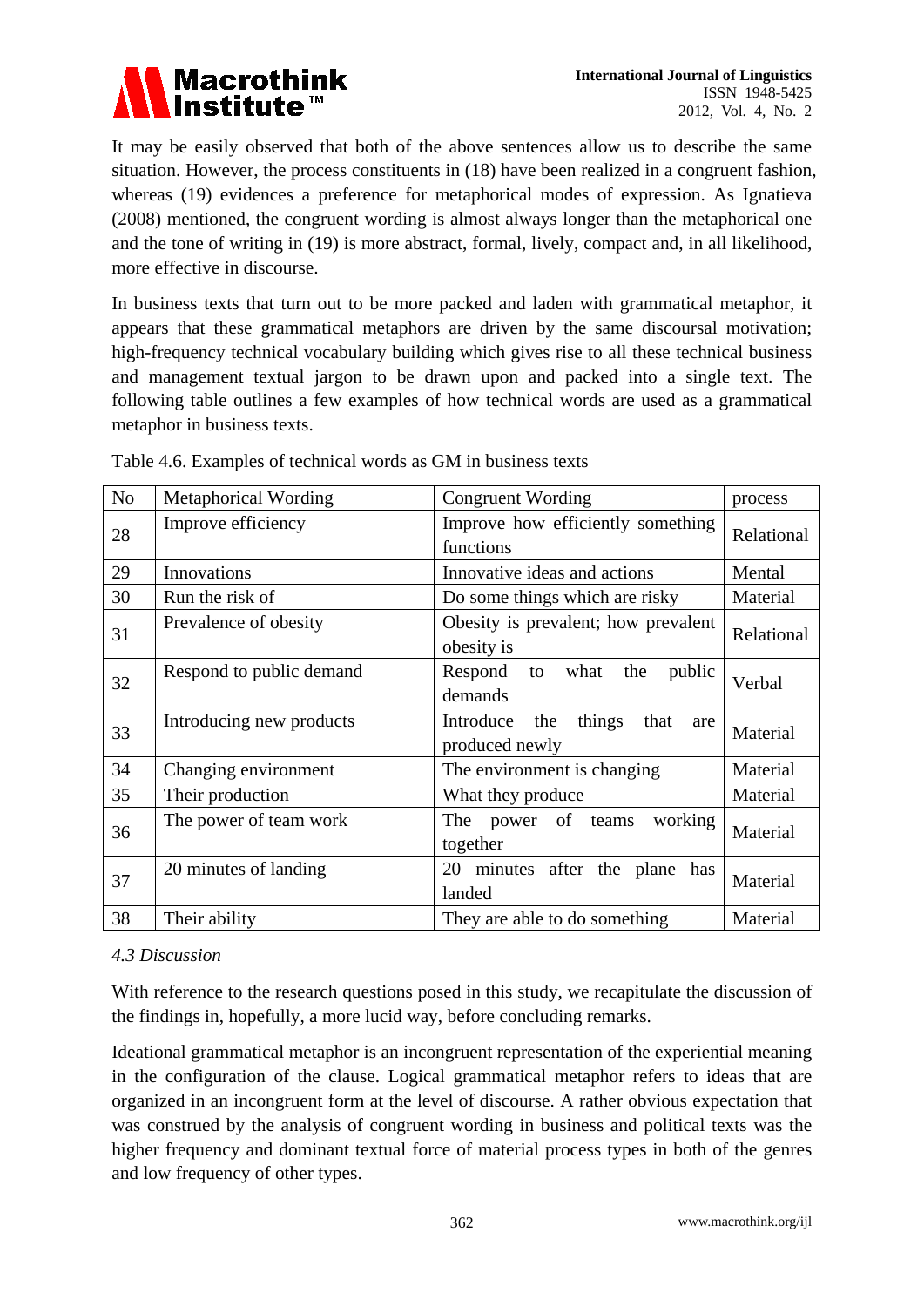

The research finds support in the research findings of Halliday (1985) that the ideational grammatical or transitivity analysis should bring out a material process type. Comparing metaphorical and congruent wordings in political and business texts reveals that the metaphorical domain explains the situation in a more interesting, lively, colorful and desirable manner vis-à-vis the semogenetic contingencies of the genre in question. Ideational grammatical metaphors are used frequently in political and business texts, at approximately similar rates. The instances of ideational grammatical metaphor in both genres serve several important functions like condensing, compacting, and creating scientific terms. Ideational grammatical metaphor instances in business texts create expert and professional terms that are available to a quicker conscious mind and invite the reader to make sense of a world structure which is credible, neatly layered and promising in some way. In political texts, however, ideational grammatical metaphor creates the impression that the speaker is a puppeteering provider of something unattainable to the masses.

It seems that, upon analysis, certain grammatical metaphors emerge that are composed of two successive nouns one of which premodifies the other; however, the grammatical metaphor is in fact the condensed metaphorical version of a very nuanced sociopolitical and critical meaning. The speaker resorts to these so-called **compound grammatical metaphors** in order to convey a desirable meaning connected with his overall political and logistical agenda of power and ideology. What we thus chose to term **compound grammatical metaphors** are a very interesting metaphorical textual device, the potential existence of which was in fact pointed out by Heyvaert (2003) and Simon-Vanderbergen (2003) in an implicit theoretical manner and this study points along explicit lines to their deployment in political and business texts, while it is also noteworthy that the frequency of such patterns seems to increase when one moves from business texts to political texts.

One could argue that ideological and power manipulation and inculcation of ideological thought patterns in the mind of the masses through the strings pulled by stake-holders, policy makers, decision makers, etc give rise to latent forces that, in turn, embody and fuel political discourse and its textual manifestation.

Last but not least, by way of reiterating a central point, it is important to bear in mind that nominalization is the most common form of ideational grammatical metaphor. Tony Blair in political texts and experts in business texts frequently resort to nominalization in order to convey their meaning in a more abstract, formal and interesting way and produce certain effects.

In the following chapter, which is last, we will present the conclusions drawn from the findings along with some of their possible implications for other language-related disciplines; some suggestions as well will be made for further research.

#### **5. Conclusion**

The present study managed to show that ideational metaphor has indeed pervaded political and business texts and is used approximately with the same frequency in both genres. Nominalization – a typical process leading to grammatical metaphor – is a striking feature of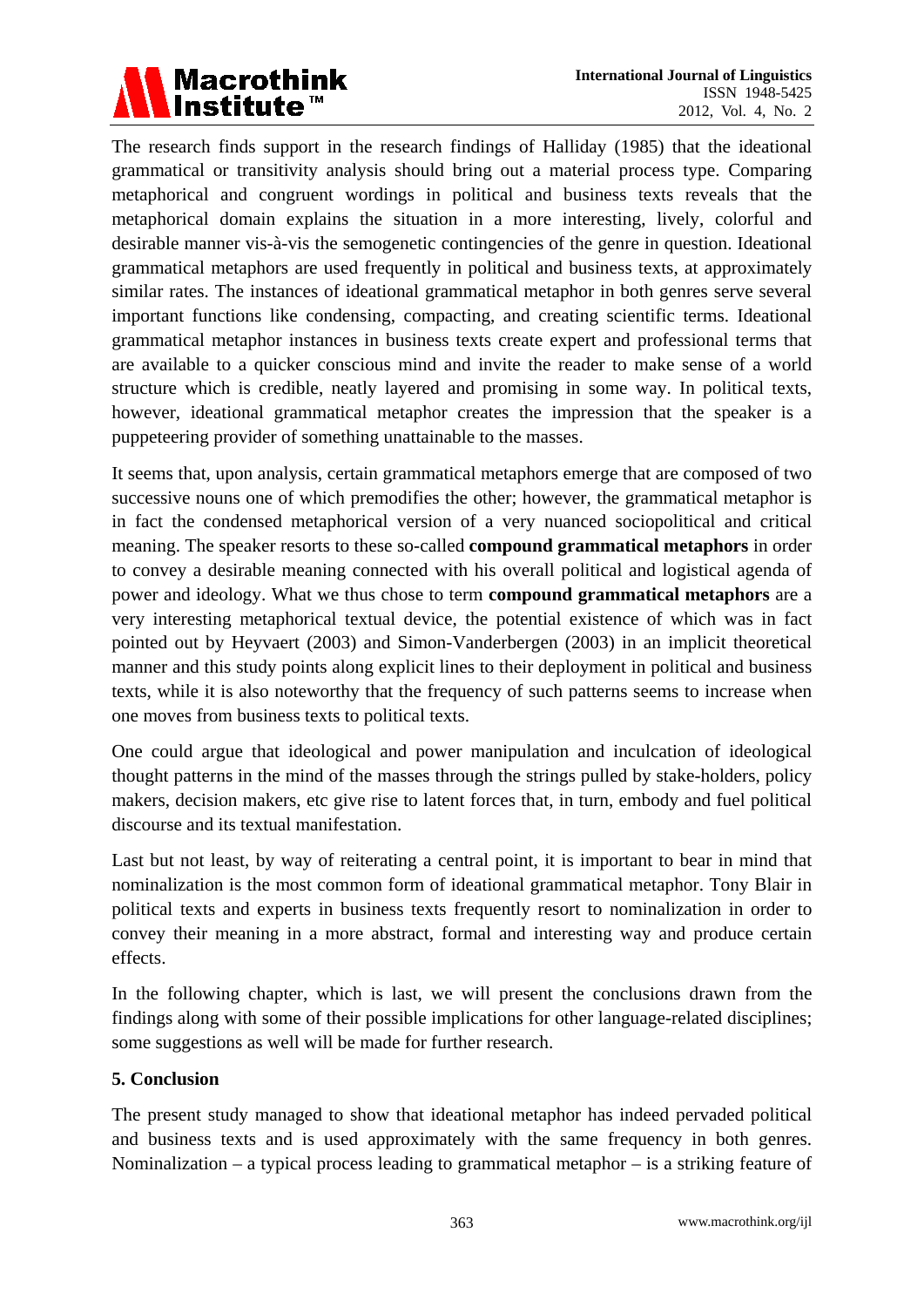

business and political texts and makes the writing more interesting, lively, convincing and colourful. Nominalization has been used in both of the genres, turning the process (verb) to a concept (noun). As a consequence, the tone of the writing sounds more abstract and more formal. In both of the genres, the purpose of using an ideational metaphor is to render the lexis and grammar in such a way as the speaker wants in order to produce a certain effect. In business, the instances of grammatical metaphor aren't coloured and fuelled by relations of power and ideology, but by some latent and mercurial forces in the ever-morphing world of business and marketing; in politics, however, they evidence indicators of uneven power by agents of dominance.

Grammatical metaphor instances in business texts serve several important functions like condensing, compacting and creating technical, expert and professional terms that are available to a quick conscious mind, assuming the job of initiating the reader into certain economic worldviews or rigged states of affairs in a quick, compact and desirable manner.

In politics, ideational grammatical metaphors are used in such a way as to create the impression that the politician is a puppeteering provider of some things otherwise unattainable to the masses, for gradual but powerful and subtle inculcation of sociopolitical ideologies in the minds of the masses, ideologies and conceptualizations desired by the politicians and stake-holders so that these power relations and the unbounded margins of profit targeted therein are left intact and continue to survive unnoticed by awakened ideology and sensitized understanding and perceptions on the part of the citizens. Avoiding these eventualities is of overriding importance to agents of power; since language and discourse are the most important building blocks of such a vital preservation of power and profit, they can't lose sight of operations and processes in text and discourse, be it intentionally or unintentionally

# **References**

Fadda, S. (2006). *The Use of Metaphors in Political Discourse: The Speech of George W. Bush.* [Online] **Available:** http://www.pucsp.br/isfc/proceedings/Artigos%20pdf/44mtp\_fadda\_921a931.pdf. (December 10, 2011)

Farahani, A. A., & Hadidi, Y. (2008). Semogenesis under Scrutiny: Grammatical Metaphor in Science and Modern Prose Fiction. *Iranian Journal of Applied Linguistics*  (*IJAL*), 11(2), 51- 85.

Halliday, M. A. K. (1985). *An Introduction to Functional Grammar*. London: Edward Arnold.

Halliday, M. A. K. (1994). *An Introduction to Functional Grammar.* London: Arnold.

Halliday, M. A. K. (1999). Grammar and the construction of educational knowledge. In The Language of Early Childhood. Volume 4 in the Collected Works of M.A.K. Halliday. London and New York: Equinox. p. 355.